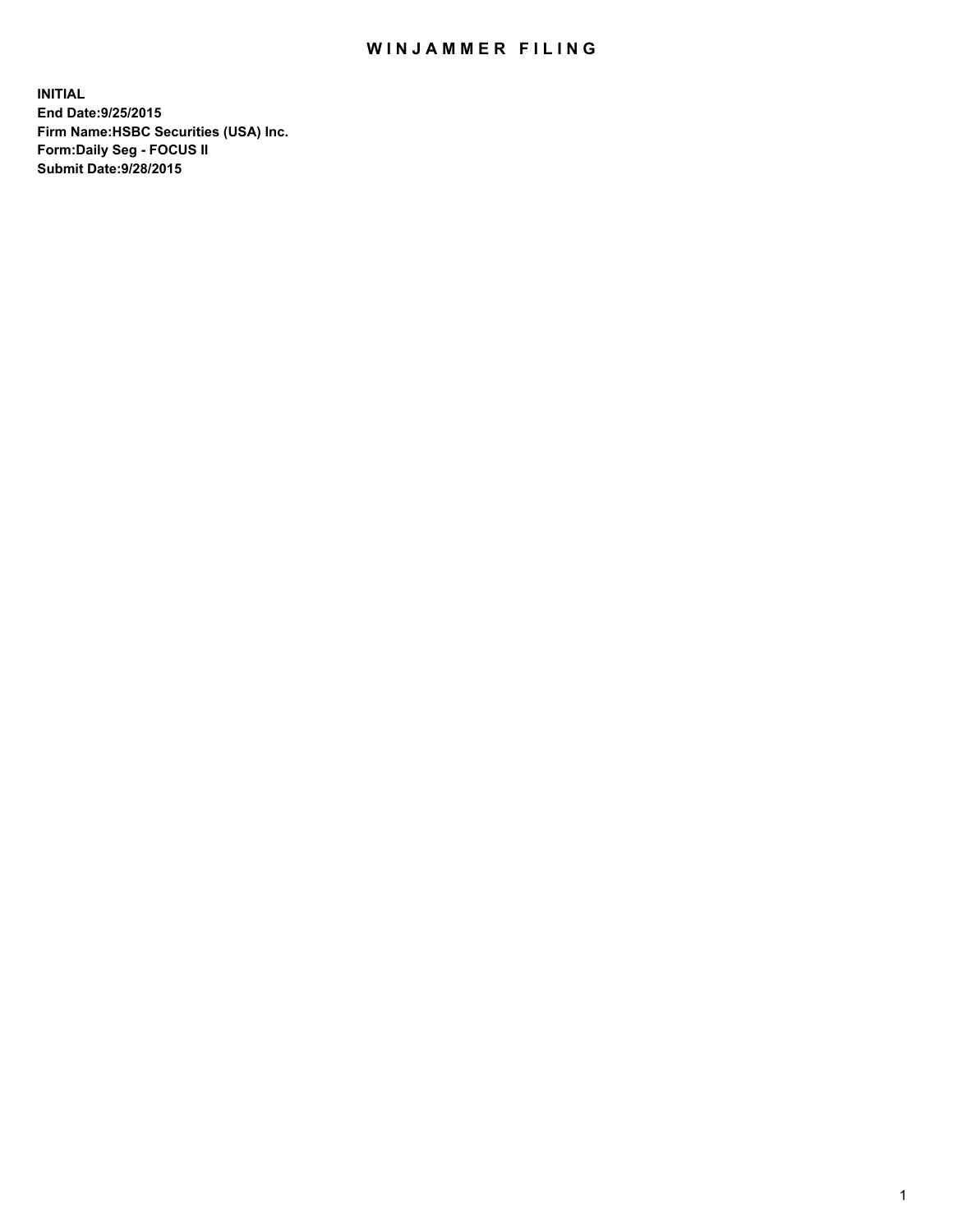## **INITIAL End Date:9/25/2015 Firm Name:HSBC Securities (USA) Inc. Form:Daily Seg - FOCUS II Submit Date:9/28/2015 Daily Segregation - Cover Page**

| Name of Company<br><b>Contact Name</b><br><b>Contact Phone Number</b><br><b>Contact Email Address</b>                                                                                                                                                                                                                          | <b>HSBC Securities (USA) Inc.</b><br>Steven richardson<br>212-525-6445<br>steven.richardson@us.hsbc.com |
|--------------------------------------------------------------------------------------------------------------------------------------------------------------------------------------------------------------------------------------------------------------------------------------------------------------------------------|---------------------------------------------------------------------------------------------------------|
| FCM's Customer Segregated Funds Residual Interest Target (choose one):<br>a. Minimum dollar amount: ; or<br>b. Minimum percentage of customer segregated funds required:%; or<br>c. Dollar amount range between: and; or<br>d. Percentage range of customer segregated funds required between: % and %.                        | 50,000,000<br>0 <sub>0</sub><br>0 <sub>0</sub>                                                          |
| FCM's Customer Secured Amount Funds Residual Interest Target (choose one):<br>a. Minimum dollar amount: ; or<br>b. Minimum percentage of customer secured funds required:%; or<br>c. Dollar amount range between: and; or<br>d. Percentage range of customer secured funds required between:% and%.                            | 10,000,000<br><u>0</u><br>0 <sub>0</sub><br>0 <sub>0</sub>                                              |
| FCM's Cleared Swaps Customer Collateral Residual Interest Target (choose one):<br>a. Minimum dollar amount: ; or<br>b. Minimum percentage of cleared swaps customer collateral required:% ; or<br>c. Dollar amount range between: and; or<br>d. Percentage range of cleared swaps customer collateral required between:% and%. | 70,000,000<br>00<br><u>00</u>                                                                           |

Attach supporting documents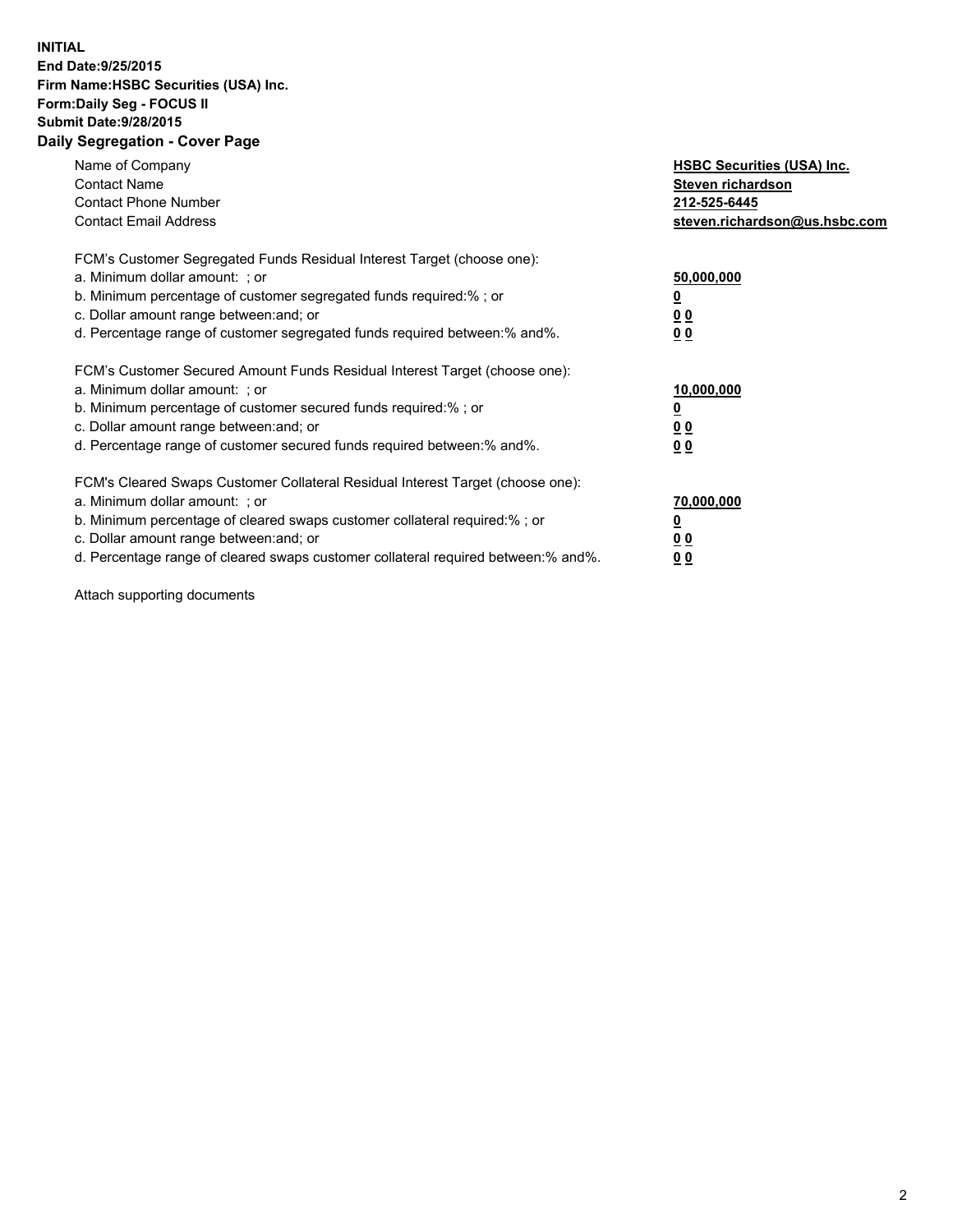**INITIAL End Date:9/25/2015 Firm Name:HSBC Securities (USA) Inc. Form:Daily Seg - FOCUS II Submit Date:9/28/2015 Daily Segregation - Secured Amounts** Foreign Futures and Foreign Options Secured Amounts Amount required to be set aside pursuant to law, rule or regulation of a foreign government or a rule of a self-regulatory organization authorized thereunder **0** [7305] 1. Net ledger balance - Foreign Futures and Foreign Option Trading - All Customers A. Cash **23,946,082** [7315] B. Securities (at market) **137,577,171** [7317] 2. Net unrealized profit (loss) in open futures contracts traded on a foreign board of trade **10,300,144** [7325] 3. Exchange traded options a. Market value of open option contracts purchased on a foreign board of trade **0** [7335] b. Market value of open contracts granted (sold) on a foreign board of trade **0** [7337] 4. Net equity (deficit) (add lines 1. 2. and 3.) **171,823,397** [7345] 5. Account liquidating to a deficit and account with a debit balances - gross amount **15,064,241** [7351] Less: amount offset by customer owned securities **-4,887,922** [7352] **10,176,319** [7354] 6. Amount required to be set aside as the secured amount - Net Liquidating Equity Method (add lines 4 and 5) **181,999,716** [7355] 7. Greater of amount required to be set aside pursuant to foreign jurisdiction (above) or line 6. **181,999,715** [7360] FUNDS DEPOSITED IN SEPARATE REGULATION 30.7 ACCOUNTS 1. Cash in banks A. Banks located in the United States **26,996,825** [7500] B. Other banks qualified under Regulation 30.7 **0** [7520] **26,996,825** [7530] 2. Securities A. In safekeeping with banks located in the United States **93,668,624** [7540] B. In safekeeping with other banks qualified under Regulation 30.7 **0** [7560] **93,668,624** [7570] 3. Equities with registered futures commission merchants A. Cash **0** [7580] B. Securities **0** [7590] C. Unrealized gain (loss) on open futures contracts **0** [7600] D. Value of long option contracts **0** [7610] E. Value of short option contracts **0** [7615] **0** [7620] 4. Amounts held by clearing organizations of foreign boards of trade A. Cash **0** [7640] B. Securities **0** [7650] C. Amount due to (from) clearing organization - daily variation **0** [7660] D. Value of long option contracts **0** [7670] E. Value of short option contracts **0** [7675] **0** [7680] 5. Amounts held by members of foreign boards of trade A. Cash **76,373,516** [7700] B. Securities **43,908,547** [7710] C. Unrealized gain (loss) on open futures contracts **10,300,144** [7720] D. Value of long option contracts **0** [7730] E. Value of short option contracts **0** [7735] **130,582,207** [7740] 6. Amounts with other depositories designated by a foreign board of trade **0** [7760] 7. Segregated funds on hand **0** [7765] 8. Total funds in separate section 30.7 accounts **251,247,656** [7770] 9. Excess (deficiency) Set Aside for Secured Amount (subtract line 7 Secured Statement Page 1 from Line 8) **69,247,941** [7380] 10. Management Target Amount for Excess funds in separate section 30.7 accounts **10,000,000** [7780]

11. Excess (deficiency) funds in separate 30.7 accounts over (under) Management Target **59,247,941** [7785]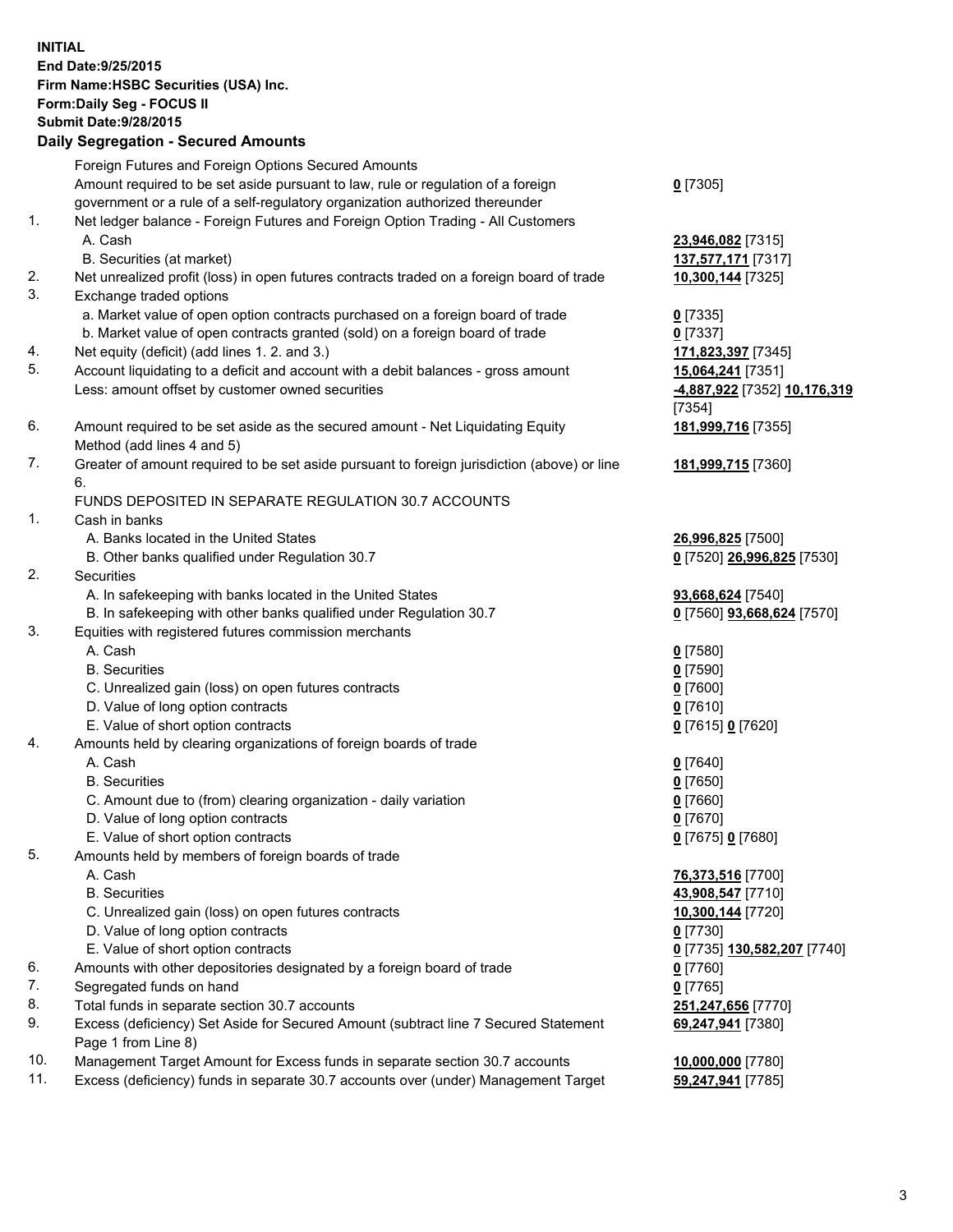| <b>INITIAL</b>                        |                                                                                                                                     |                                         |  |  |  |
|---------------------------------------|-------------------------------------------------------------------------------------------------------------------------------------|-----------------------------------------|--|--|--|
| End Date: 9/25/2015                   |                                                                                                                                     |                                         |  |  |  |
| Firm Name: HSBC Securities (USA) Inc. |                                                                                                                                     |                                         |  |  |  |
| Form: Daily Seg - FOCUS II            |                                                                                                                                     |                                         |  |  |  |
| <b>Submit Date: 9/28/2015</b>         |                                                                                                                                     |                                         |  |  |  |
|                                       | Daily Segregation - Segregation Statement                                                                                           |                                         |  |  |  |
|                                       |                                                                                                                                     |                                         |  |  |  |
|                                       | SEGREGATION REQUIREMENTS(Section 4d(2) of the CEAct)                                                                                |                                         |  |  |  |
| 1 <sub>1</sub>                        | Net ledger balance                                                                                                                  |                                         |  |  |  |
|                                       | A. Cash                                                                                                                             | 346,803,213 [7010]                      |  |  |  |
|                                       | B. Securities (at market)                                                                                                           | 921,723,907 [7020]                      |  |  |  |
| 2.                                    | Net unrealized profit (loss) in open futures contracts traded on a contract market                                                  | $-60,499,983$ [7030]                    |  |  |  |
| 3.                                    | Exchange traded options                                                                                                             |                                         |  |  |  |
|                                       | A. Add market value of open option contracts purchased on a contract market                                                         | 137,809,718 [7032]                      |  |  |  |
|                                       | B. Deduct market value of open option contracts granted (sold) on a contract market                                                 | -9,640,106 [7033]                       |  |  |  |
| 4.<br>5.                              | Net equity (deficit) (add lines 1, 2 and 3)<br>Accounts liquidating to a deficit and accounts with                                  | 1,336,196,749 [7040]                    |  |  |  |
|                                       | debit balances - gross amount                                                                                                       | 6,039,288 [7045]                        |  |  |  |
|                                       | Less: amount offset by customer securities                                                                                          | -5,576,448 [7047] 462,840 [7050]        |  |  |  |
| 6.                                    | Amount required to be segregated (add lines 4 and 5)                                                                                | 1,336,659,589 [7060]                    |  |  |  |
|                                       | FUNDS IN SEGREGATED ACCOUNTS                                                                                                        |                                         |  |  |  |
| 7.                                    | Deposited in segregated funds bank accounts                                                                                         |                                         |  |  |  |
|                                       | A. Cash                                                                                                                             | 167,417,501 [7070]                      |  |  |  |
|                                       | B. Securities representing investments of customers' funds (at market)                                                              | $0$ [7080]                              |  |  |  |
|                                       | C. Securities held for particular customers or option customers in lieu of cash (at                                                 | 219, 162, 411 [7090]                    |  |  |  |
|                                       | market)                                                                                                                             |                                         |  |  |  |
| 8.                                    | Margins on deposit with derivatives clearing organizations of contract markets                                                      |                                         |  |  |  |
|                                       | A. Cash                                                                                                                             | 29,224,394 [7100]                       |  |  |  |
|                                       | B. Securities representing investments of customers' funds (at market)                                                              | 204,739,370 [7110]                      |  |  |  |
|                                       | C. Securities held for particular customers or option customers in lieu of cash (at                                                 | 702,561,496 [7120]                      |  |  |  |
|                                       | market)                                                                                                                             |                                         |  |  |  |
| 9.                                    | Net settlement from (to) derivatives clearing organizations of contract markets                                                     | -44,637,625 [7130]                      |  |  |  |
| 10.                                   | Exchange traded options                                                                                                             |                                         |  |  |  |
|                                       | A. Value of open long option contracts                                                                                              | 137,809,718 [7132]                      |  |  |  |
|                                       | B. Value of open short option contracts                                                                                             | -9,640,106 [7133]                       |  |  |  |
| 11.                                   | Net equities with other FCMs                                                                                                        |                                         |  |  |  |
|                                       | A. Net liquidating equity                                                                                                           | 61,392,919 [7140]                       |  |  |  |
|                                       | B. Securities representing investments of customers' funds (at market)                                                              | <u>0</u> [7160]                         |  |  |  |
|                                       | C. Securities held for particular customers or option customers in lieu of cash (at                                                 | $0$ [7170]                              |  |  |  |
|                                       | market)                                                                                                                             |                                         |  |  |  |
| 12.                                   | Segregated funds on hand                                                                                                            | $0$ [7150]                              |  |  |  |
| 13.<br>14.                            | Total amount in segregation (add lines 7 through 12)                                                                                | 1,468,030,078 [7180]                    |  |  |  |
| 15.                                   | Excess (deficiency) funds in segregation (subtract line 6 from line 13)<br>Management Target Amount for Excess funds in segregation | 131,370,489 [7190]<br>50,000,000 [7194] |  |  |  |
| 16.                                   | Excess (deficiency) funds in segregation over (under) Management Target Amount                                                      | 81,370,489 [7198]                       |  |  |  |
|                                       |                                                                                                                                     |                                         |  |  |  |

16. Excess (deficiency) funds in segregation over (under) Management Target Amount Excess